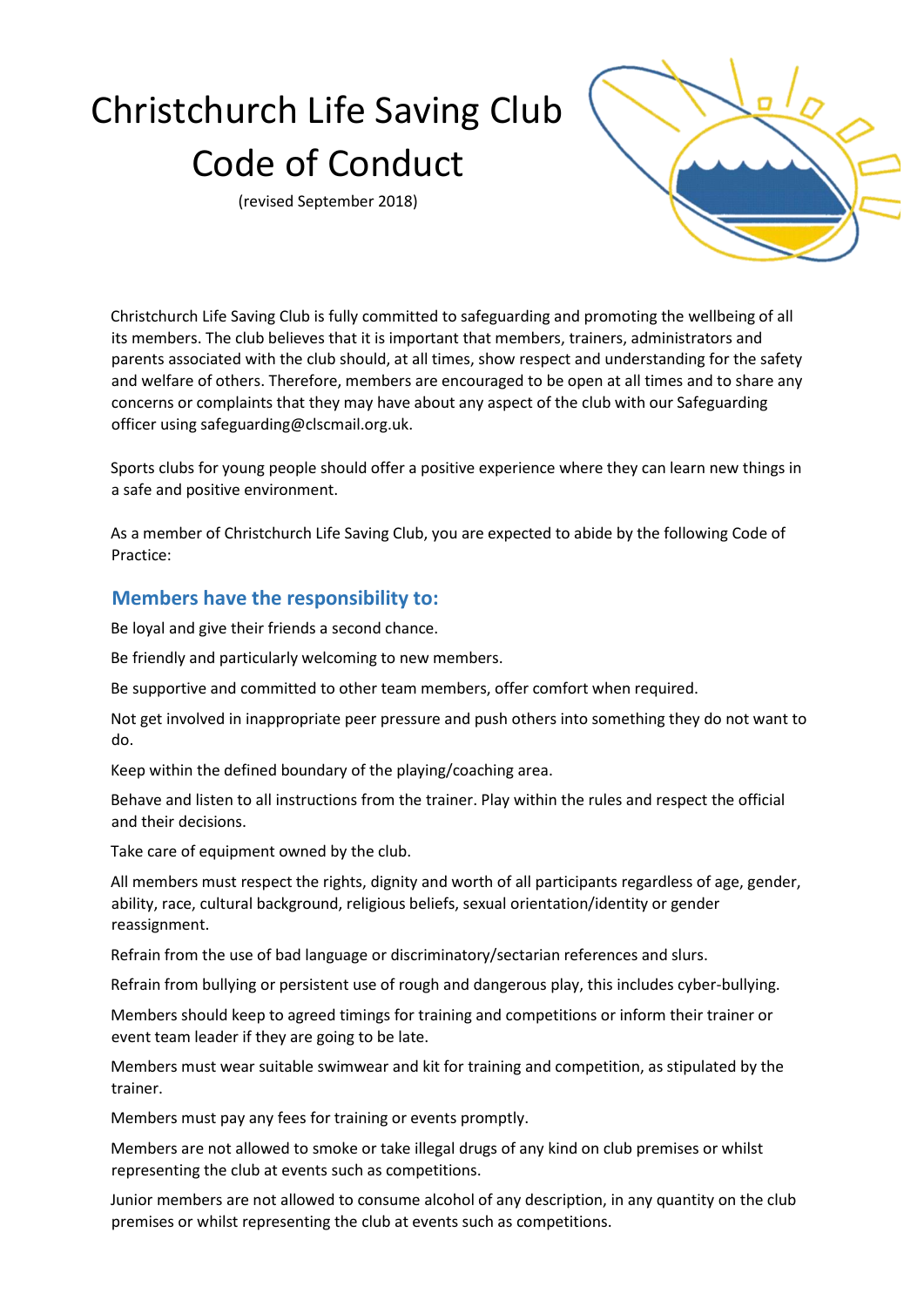Show respect to other youth members/leaders and show team spirit. Keep themselves safe. Report inappropriate behaviour or risky situations for youth members. Play fairly and be trustworthy. Respect officials and accept decisions. Show appropriate loyalty and be gracious in defeat. Challenge or report the bullying of your peers. Respect opponents. Not cheat or be violent/aggressive. Not use violence. Make your club a fun place to be.

## **Members have the right to:**

Be safe and happy in their chosen activity. Be listened to. Be respected and treated fairly. Privacy. Enjoy your sport in a protective environment. Be referred to professional help if needed. Be protected from abuse by other member or outside sources. Participate on an equal basis, appropriate to their ability. Experience competition and the desire to win. Be believed. Ask for help.

#### **Incidents**

General misbehaviour will be addressed initially by the immediate trainer and reported to the designated person. Persistent misbehaviour will be referred to a 'disciplinary committee' who will investigate the incident/incidents this could result in withdrawal from the club. Parents will be informed at all stages.

More serious incidents/behaviours will immediately be referred to the designated officer and SLSGB safeguarding manager – other agencies maybe involved. The incident will be investigated by the disciplinary committee and actioned appropriately. This could lead to the ultimate sanction of refusal for membership from club and SLSGB.

Dismissals can be appealed in accordance with the Clubs Rules, Policies and Procedures. In accordance with the Clubs Disciplinary Procedure appeals will be heard by three members of the Clubs management committee.